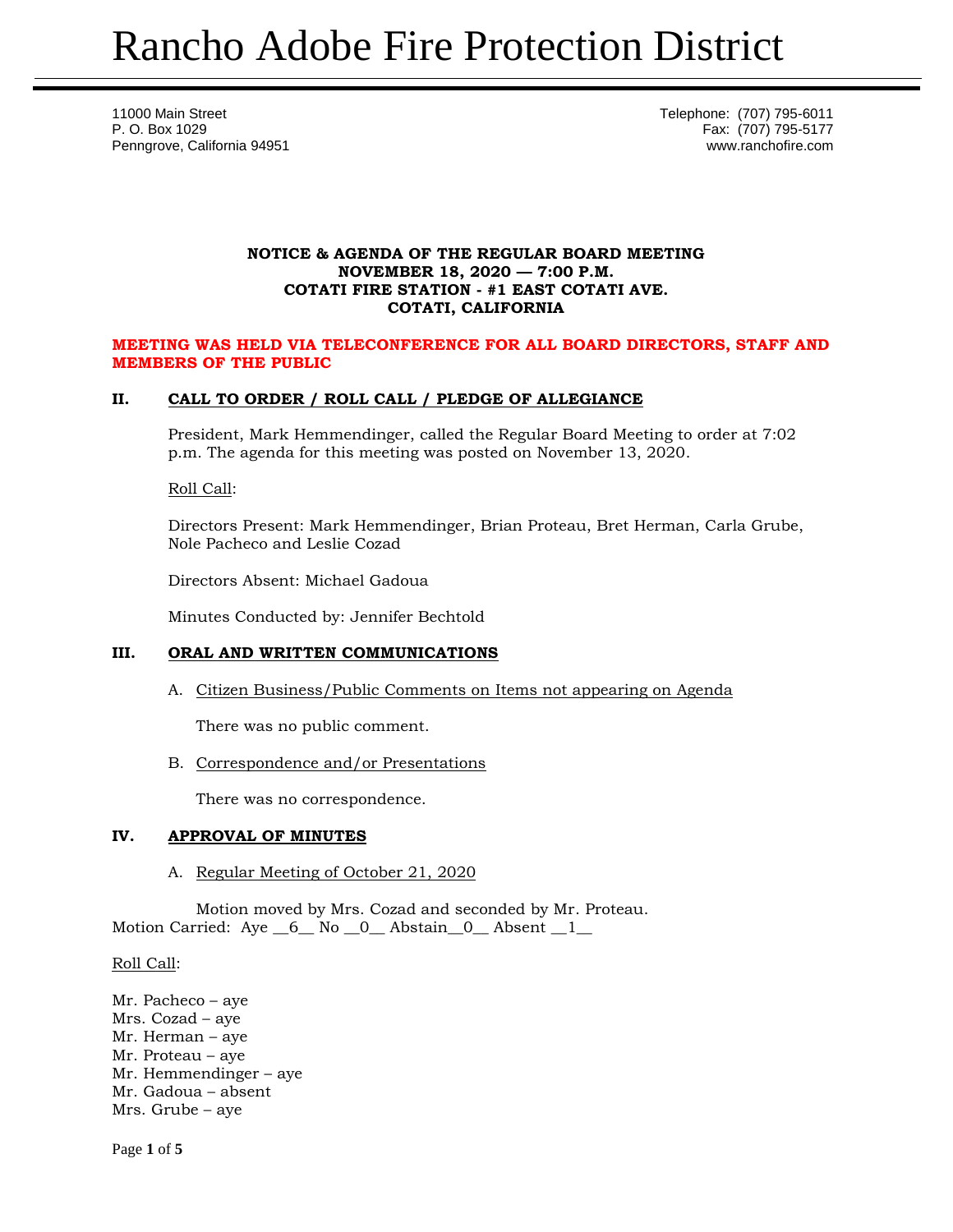## **V. CONSENT CALENDAR**

#### A. Ratification of Claims and Journal Vouchers

Motion moved by Mr. Proteau and seconded by Mrs. Cozad. Motion Carried: Aye \_6\_ No \_0\_ Abstain\_0\_ Absent \_1\_

Roll Call:

Mr. Pacheco – aye Mrs. Cozad – aye Mr. Herman – aye Mr. Proteau – aye Mr. Hemmendinger – aye Mr. Gadoua – absent Mrs. Grube – aye

#### **VI. ADMINISTRATIVE COMMUNICATIONS**

#### A. Chief's Report

Chief Thompson was unable to provide a report this month due to connection problems.

#### B. Director Reports

Mr. Hemmendinger commented that LAFCO has an open position on their Board, which is currently held by Ernie Loveless. Mr. Loveless has done an excellent job and does plan to run again. This is a special district position. The only other report from Mr. Hemmendinger is the future joining of Cloverdale and Geyserville, now called the North Sonoma County Fire District. The MSR is pending.

#### C. Committee Reports

## a. Finance/Budget

Mr. Hemmendnger noted that we are rapidly drawing down on our cash funds but we will make it through to next month without borrowing money. \$70K in casino funds promised by the County have yet to be received. We were told in error that the check was being cut last month, but as of today, it has not been received.

b. Negotiations

There was no report filed.

c. Equipment

BC Wandel commented we are still getting prices on new equipment and we'll move forward in January or February with those purchases.

d. Legislative

There was no report filed.

e. Chief's Evaluation

There was no report filed.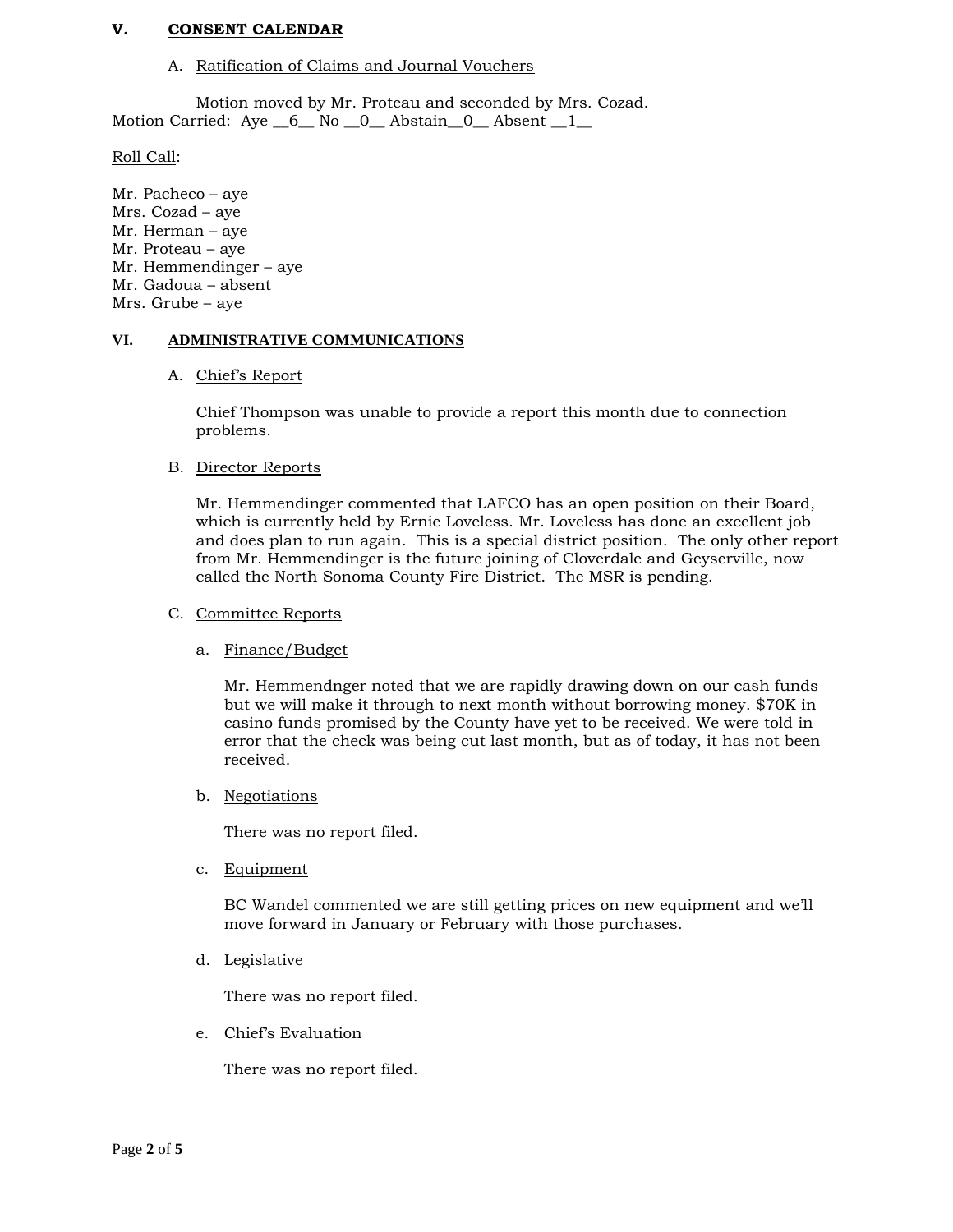#### *Administrative Communications Continued:*

f. Long Range Planning

There was no report filed.

g. Capital Improvements

Mr. Proteau commented about the emergency repair of the balcony at station 1 which has been started and should be completed soon. We were able to get this work done for half the amount reported last month. Mr. Proteau noted the committee is trying to get another meeting scheduled between now and December.

# D. Firefighters' Association Report

Dawn Davis noted the Association met and spoke about the recent donation by the Chadwick Family. A committee has been formed to review financial institutions to see how the money can best grow. Additionally, the crab feed is on hold indefinitely and unlikely to happen this year.

Mr. Hemmendinger commented that he's not aware of the Chadwick Funds and it's unlikely the rest of the Board is either. Morgan DeJong commented that over a month ago he received a phone call from Merrill Lynch stating there were three large retirement accounts from Angela Chadwick with the District being the beneficiary. Burt Chadwick was a former Cotati Fire Chief, and his son, Bob Chadwick was a Board member and his wife was Angela Chadwick. After both passed away, we were notified the three accounts were left to the district which was funneled into the Association for the 501c(3) status. Mrs. Grube mentioned that her husband is a relative of the Chadwick's and they have known about these accounts for a long time and they are very happy to see this donation to the Association.

E. Firefighter's Union Report

New Union President, Eric Gromala, introduced himself and mentioned he is happy to meet with anyone who has questions or comments. There was no official union report filed.

## **VII**. **UNFINISHED BUSINESS**

A. Discussion on Liability Insurance Policy for Rancho Adobe Firefighters' Association

There was no report filed.

B. Discussion and Possible Approval of Letter of Authorization for Crown Castle

Mr. Proteau commented that Mrs. Bechtold emailed an update on Crown Castle to Board members last week. Both projects by Crown Castle and T-Mobile are on hold for the time being until further details can be worked out.

## **VIII. NEW BUSINESS**

## A. Discussion on Equipment Funding for Future Purchases of Apparatus

Mr. Hemmendinger commented with relation to the Five-Year Plan, and looking forward, there are some significant purchases in the range of \$600K that will reduce our reserve funds for a year or two based on the replacement schedule. One of the things to look at is our means for purchasing equipment and the different funding options with that. One thing to consider is should we get a five-year note and pay around \$40K in interest. We need to decide if the value of the funds is more important than paying the interest. We can even look at taking a loan on the new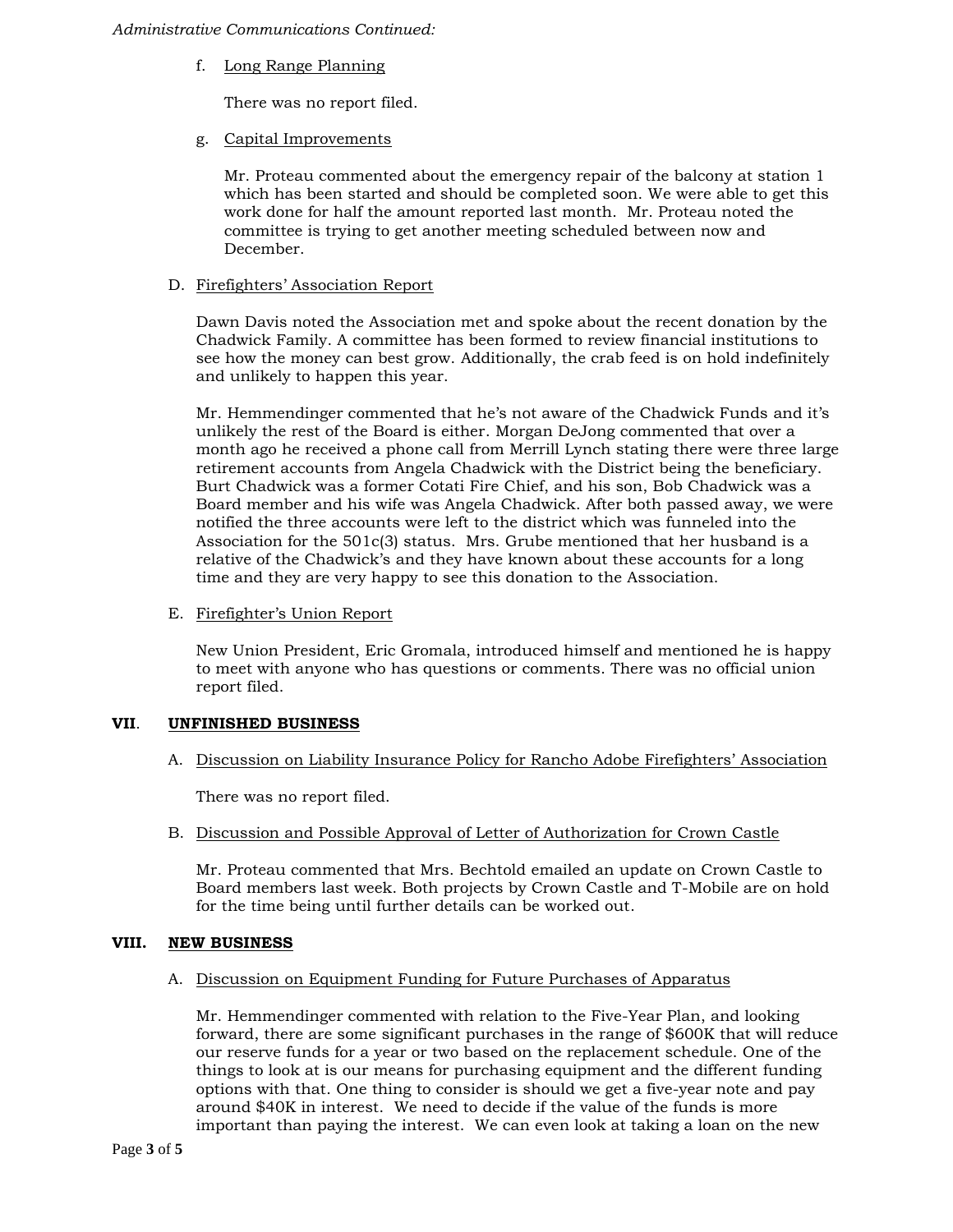BC buggy and chassis for 9132. Later this week, the budget committee has a meeting with some investment people to discuss paying down of the unfunded liability of CalPERS. We are going to educate ourselves whether borrowing money to pay those down makes more sense than taking out capital loans at a lower rate. We don't need to do anything this calendar year or possibly even this fiscal year.

Mr. Herman asked where the district goes to borrow money for apparatus. Mr. Hemmendinger replied that we have gone through commercial markets and recently through the CSDA for rates. The last loan rate quote we got was 2.5%. Based upon recent information, current market rates may stay stable for the first part of the new year.

## B. Discussion and Approval of Radio Purchase *(Staff Report by BC Mike Weihman)*

A staff report was provided in Board packets. Mr. Hemmendinger noted this was a previously approved budget expense and the radios were purchased recently. This agenda item is more informational for Board members.

**Mr. Pacheco would like to see the three bids and see that the lowest bid was accepted. Mr. Hemmendinger would like clarification on who the actual vendor was that we made the purchase from.**

C. Discussion on Future of In-Person Board Meetings and Audio/Video Teleconference Issues

Mr. Hemmendinger noted that when we brought the idea up last month of returning to in-person meetings, the COVID numbers were down. Since this time, however, things have changed and he does not feel inclined at this time to resume in-person Board meetings.

Mrs. Cozad noted that she does not feel good about meeting in person and Mr. Proteau agreed with this sentiment.

Along these same lines, we need, as a district, to come up with some minimum equipment requirements for Board members. Cameras, microphones and headsets should be considered for all members. What we'd like to do is get Board members in touch with Mrs. Bechtold to figure out what they need to be fully active with the meetings.

Mr. Hemmendinger noted that Mr. Peterson will be sworn in next month and Mrs. Bechtold will be providing him new Board member training materials. Mr. Hemmendinger also offered to sit down with him and go over any additional questions.

Mr. Hemmendinger asked if any other Board members need any kind of equipment. He will also work with Mrs. Bechtold to figure out how to swear in the five Board members next month.

## **IX. DIRECTION ON FUTURE AGENDA ITEMS**

• Presentation of the FY 19/20 Audit.

## **X. ADJOURNMENT**

With no further business to discuss, the Regular Board meeting was adjourned at 7:58 p.m.